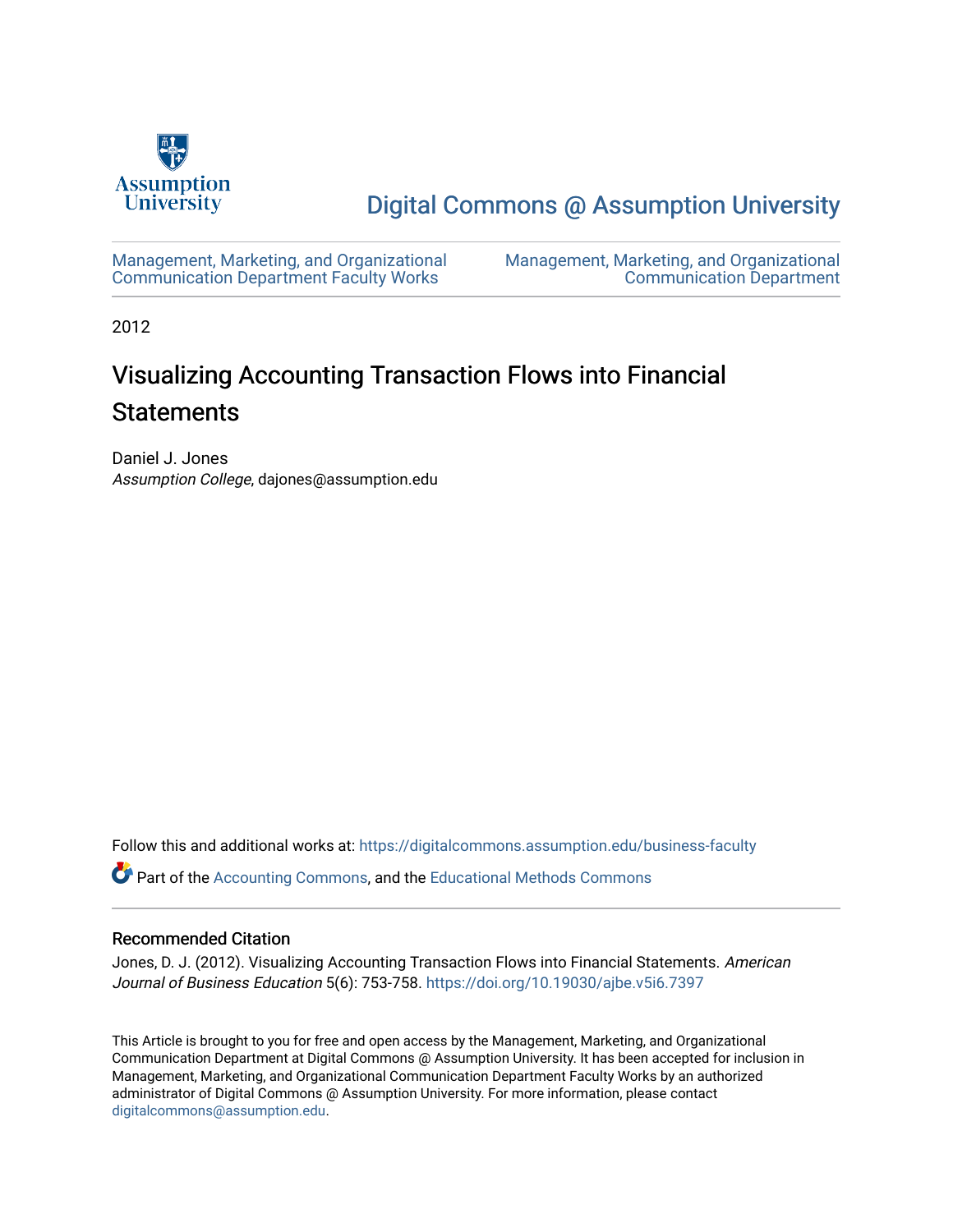# Visualizing Accounting Transaction Flows into Financial Statements

Daniel J. Jones, Assumption College, USA

#### **ABSTRACT**

*Professors who teach the introductory accounting course should ask themselves: "What are the core concepts that I wish to have my non-majors remember if I meet them at their ten-year alumni class reunion?" There is a fundamental logic to financial accounting. This teaching note presents foundational accounting concepts in a manner that enables readers to understand this logic. In doing so, it answers the question posed above.* 

*The first half of the teaching note explains the purpose and elements of two primary financial reports: a balance sheet and an income statement. The second half presents the recording of several business transactions and traces their effect into a company's balance sheet and income statement. Designed for use early in an introductory accounting course, the teaching note enables students to develop a strong conceptual understanding of financial accounting.* 

**Keywords:** Financial Accounting; Introductory Accounting; Transaction Analysis; Financial Reports; Balance Sheet; Income Statement

#### **INTRODUCTION**

here are many entrepreneurs, managers, investors, and others with a keen interest in business who have never taken an accounting course. If one of them asked me to summarize the fundamentals of financial accounting in several pages, this teaching note would be my response. In a similar vein, There are many entrepreneurs, managers, investors, and others with a keen interest in business who have never taken an accounting course. If one of them asked me to summarize the fundamentals of financial accounting in sev foundational concepts that I wish to have my students remember if I met them at their ten-year class reunion?" This teaching note answers the question.

There is a fundamental logic to financial accounting. The purpose of this teaching note is to present elementary accounting concepts in a manner that enables readers to understand what I refer to as the *profound simplicity* of financial accounting.

#### **FINANCIAL ACCOUNTING FUNDAMENTALS**

The equation in *Exhibit 1: The Accounting Equation* is the foundation for financial accounting. It recognizes that the assets owned by an entity must always be equal to the claims on those assets.

| <b>Exhibit 1: The Accounting Equation</b>  |     |                                         |        |                                            |  |  |  |  |  |
|--------------------------------------------|-----|-----------------------------------------|--------|--------------------------------------------|--|--|--|--|--|
| Assets                                     |     | Liabilities                             | $^{+}$ | Owner' Equity                              |  |  |  |  |  |
| <b>RESOURCES</b><br>owned by<br>the entity | $=$ | CLAIMS on<br>the assets<br>by creditors | $+$    | CLAIMS on<br>the assets<br>by the owner(s) |  |  |  |  |  |

*© 2012 The Clute Institute* http://www.cluteinstitute.com/ **753**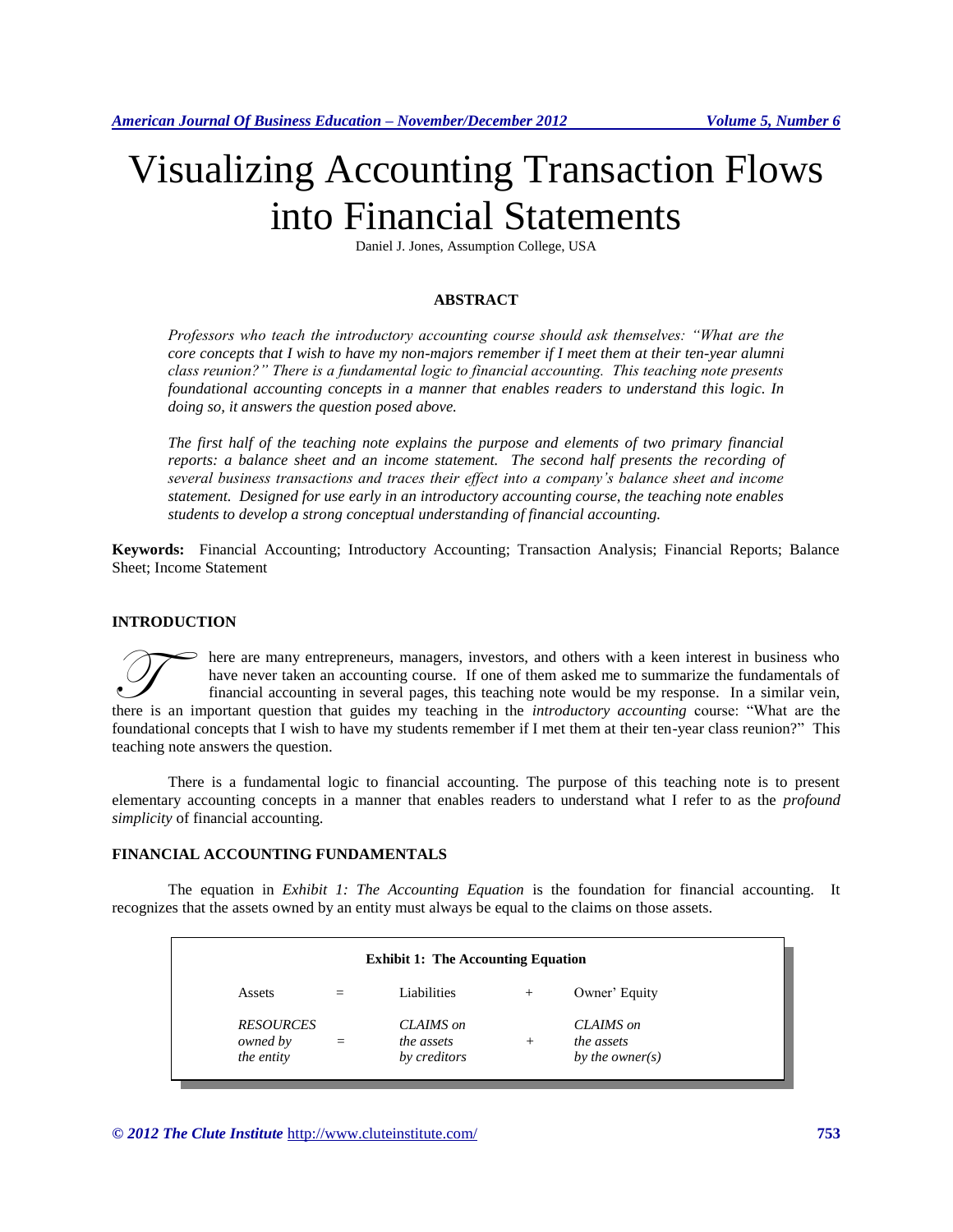#### *American Journal Of Business Education – November/December 2012 Volume 5, Number 6*

Financial accounting presents financial information regarding an organization's business activities. The four primary financial statements that present this information are:

- a balance sheet
- an income statement
- a statement of changes in equity
- a statement of cash flows.

This teaching note covers two of the four statements: the balance sheet and the income statement. Purposes and alternative names for the balance sheet and income statement are presented below.

| <b>Financial Statement</b> | <b>Purpose</b>                                                      | <b>Other Names</b>                    |  |  |  |
|----------------------------|---------------------------------------------------------------------|---------------------------------------|--|--|--|
| Balance sheet              | Statement presents financial position in                            | - Statement of Assets and Liabilities |  |  |  |
|                            | $\text{Assets} = \text{Liabilities} + \text{Owner's Equity format}$ | - Statement of Financial Position     |  |  |  |
| Income statement           | Statement reports net income (profit) as                            | - Profit & Loss Statement (P&L)       |  |  |  |
|                            | $Net income = Reverse - Expenses$                                   | - Statement of Operations             |  |  |  |

A *balance sheet* reflects the accounting equation presented earlier in *Exhibit 1: The Accounting Equation*. A balance sheet presents information regarding the resources that an entity owns (assets) and the claims against those resources (liabilities and owner's equity) at a given point in time, normally at the end of a month or year.

The five types of accounts in financial accounting are described in *Exhibit 2: Account Types Defined. Assets, liabilities*, and *owner's equity* are presented in a balance sheet. The other two account types, *revenues* and *expenses*, represent changes in owner's equity. They are reported in an income statement.

| <b>Exhibit 2: Account Types Defined</b>                                                                                                                                                                                                               |                                                       |                                                                                                                       |  |  |  |  |  |  |
|-------------------------------------------------------------------------------------------------------------------------------------------------------------------------------------------------------------------------------------------------------|-------------------------------------------------------|-----------------------------------------------------------------------------------------------------------------------|--|--|--|--|--|--|
| <b>Account Type</b>                                                                                                                                                                                                                                   | <b>Definition</b>                                     | <b>Examples</b>                                                                                                       |  |  |  |  |  |  |
| Assets                                                                                                                                                                                                                                                | RESOURCES owned by the entity                         | Cash<br><b>Accounts Receivable</b>                                                                                    |  |  |  |  |  |  |
| Liabilities                                                                                                                                                                                                                                           | CLAIMS on the assets by creditors                     | Accounts payable<br>Loans payable                                                                                     |  |  |  |  |  |  |
| Owner's equity                                                                                                                                                                                                                                        | $CLAIMS$ on the assets by the owner(s)                | Capital (for an unincorporated business)<br>Common stock (for a corporation)<br>Retained earnings (for a corporation) |  |  |  |  |  |  |
| <i>Note:</i> If the balance sheet were the only financial statement, there would be only the three account types above.<br>Since most organizations prepare income statements, two other account types are required: <i>revenues &amp; expenses</i> . |                                                       |                                                                                                                       |  |  |  |  |  |  |
| Revenues                                                                                                                                                                                                                                              | <i>Increases</i> in owner's equity from the operating | Consulting revenue<br>Dividend revenue<br>Gains can be considered to be revenues.                                     |  |  |  |  |  |  |
|                                                                                                                                                                                                                                                       | activities of the entity during the period.           |                                                                                                                       |  |  |  |  |  |  |

An *income statement* presents information regarding revenues and expenses during a given period. The statement presents net income (profit) as revenues minus expenses. Negative net income is referred to as a net loss.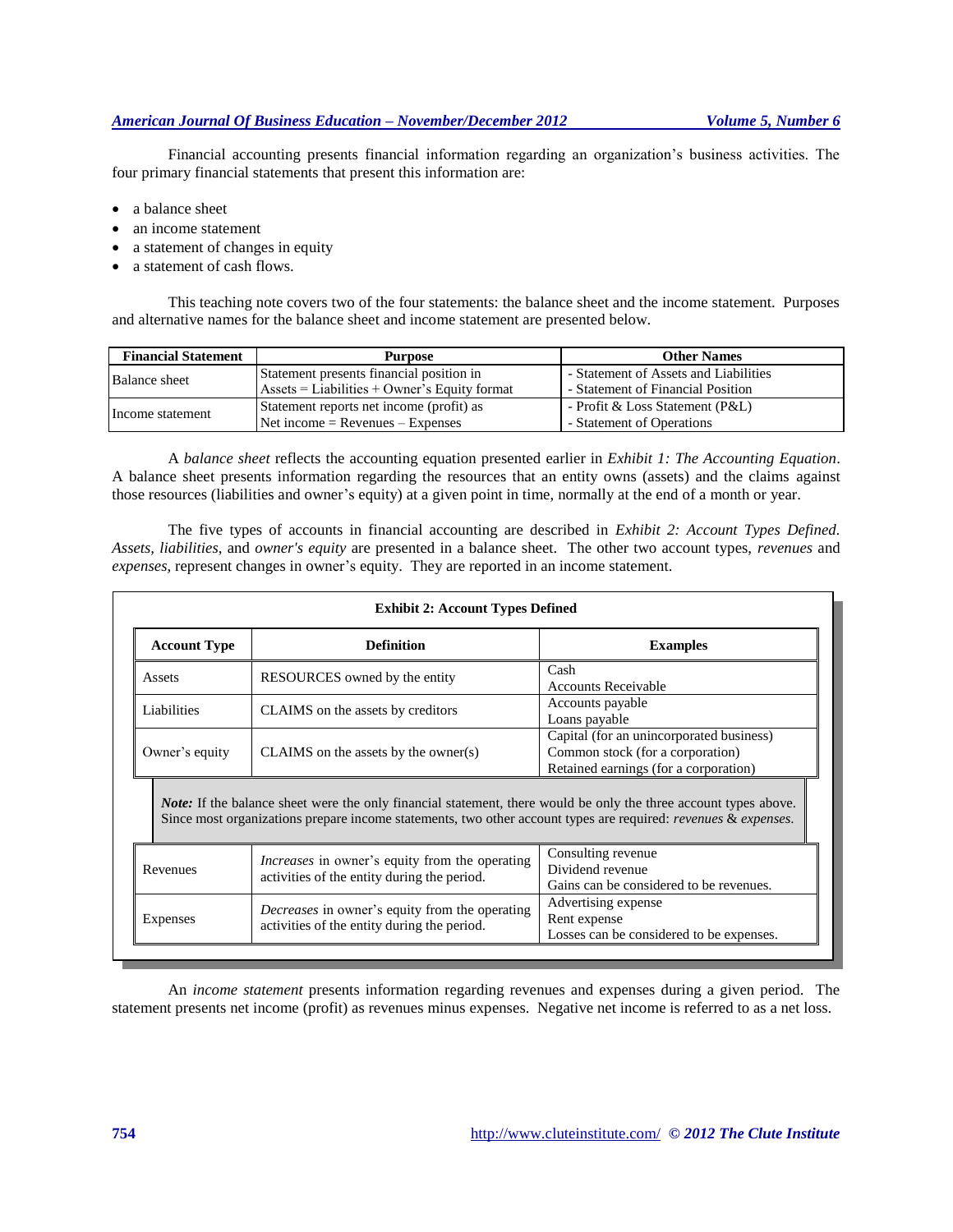#### **RECORDING TRANSACTIONS & VISUALIZING INFORMATION FLOWS**

Accounting transactions are business activities that affect the financial statements. The following two rules guide the recording of transactions:

- When recording any transaction, the accounting equation must always be kept in balance.
- In order to keep the accounting equation in balance, a transaction must affect at least two accounts.

*Exhibit 3: Balance Sheet* presents the July 31, 2012 balance sheet for Vann Company. Because ending account balances for one period represent beginning balances for the next period, the balance sheet in Exhibit 3 provides beginning account balances for Vann Company for the month or August.

| <b>Exhibit 3: Balance Sheet</b> |          |                                    |                 |                |  |  |  |  |
|---------------------------------|----------|------------------------------------|-----------------|----------------|--|--|--|--|
| Vann Company                    |          |                                    |                 |                |  |  |  |  |
| <b>Balance Sheet</b>            |          |                                    |                 |                |  |  |  |  |
| As of July 31, 2012             |          |                                    |                 |                |  |  |  |  |
| Assets                          |          | Liabilities & Owner's Equity       |                 |                |  |  |  |  |
|                                 |          | Liabilities                        |                 |                |  |  |  |  |
| Cash                            | \$17,470 | <b>Accounts Payable</b>            | $\frac{1}{2}$ 0 |                |  |  |  |  |
| <b>Accounts Receivable</b>      | 1.000    | <b>Total Liabilities</b>           |                 | \$<br>$\Omega$ |  |  |  |  |
| Land                            | 13,000   | Owner's Equity                     |                 |                |  |  |  |  |
|                                 |          | V. Vann, Capital                   | \$31,470        |                |  |  |  |  |
|                                 |          | Total Owner's Equity               |                 | 31,470         |  |  |  |  |
| <b>Total Assets</b>             | \$31,470 | Total Liabilities & Owner's Equity |                 | \$31,470       |  |  |  |  |

In order to illustrate the recording of transactions, Vann Company August transactions are presented in *Exhibit 4: August Transaction Listing.* Exhibits 3 and 4 serve as the basis for preparing *Exhibit 5: Visualizing Transaction Flows into Financial Statements* on the following page.

| <b>Exhibit 4: August Transaction Listing</b> |                                                                                                                    |  |  |  |  |  |
|----------------------------------------------|--------------------------------------------------------------------------------------------------------------------|--|--|--|--|--|
| Date                                         | <b>Transaction Description</b>                                                                                     |  |  |  |  |  |
| Aug. $1$                                     | Vann Company loaned \$10,000 cash to Brown Company, to be repaid on November 1. On November 1, Brown               |  |  |  |  |  |
|                                              | Company will repay the \$10,000 principal amount plus \$300 (\$10,000 x $3\%$ ) interest.                          |  |  |  |  |  |
| Aug. 15                                      | Vann Company completed a service order for \$2,400. Customer paid that amount in full.                             |  |  |  |  |  |
| Aug. 31                                      | Interest on the loan is \$100 (1% of \$10,000) for each month of the loan. This is recorded as a \$100 increase in |  |  |  |  |  |
|                                              | Interest Receivable and a \$100 increase in Interest Revenue for the month of August.                              |  |  |  |  |  |
| Aug. 31                                      | Vann Company received an invoice for August telephone service for \$110. Vann will pay the invoice in three weeks. |  |  |  |  |  |
| Aug. 31                                      | The Daily Planet ran an advertisement for Vann Company in the August 31 edition of the newspaper. The \$500 cost   |  |  |  |  |  |
|                                              | of the ad will be paid on September 20.                                                                            |  |  |  |  |  |

*Exhibit 5: Visualizing Transaction Flows into Financial Statements* reflects the maxim, "a picture is worth a thousand words." It enables students to envision the effect of business transactions on a company's income statement and balance sheet.

The spreadsheet in Exhibit 5 reflects beginning account balances and transactions for Vann Company for the month of August. In addition, Exhibit 5 presents the flow of accounting information from the spreadsheet into the company's income statement and balance sheet.

July ending balances for assets, liabilities, and owner's equity are carried forward as beginning balances in the August spreadsheet. Because they are temporary accounts, July revenue, expense, and drawings balances have been closed into the company's only *permanent* \* owner's equity account, *V. Vann Capital.* Because of this, August beginning balances are zero for all revenue, expense, and drawing accounts. [\*Note: A corporation has at least two permanent accounts: one or more for paid-in capital and another for retained earnings.]

*© 2012 The Clute Institute* http://www.cluteinstitute.com/ **755**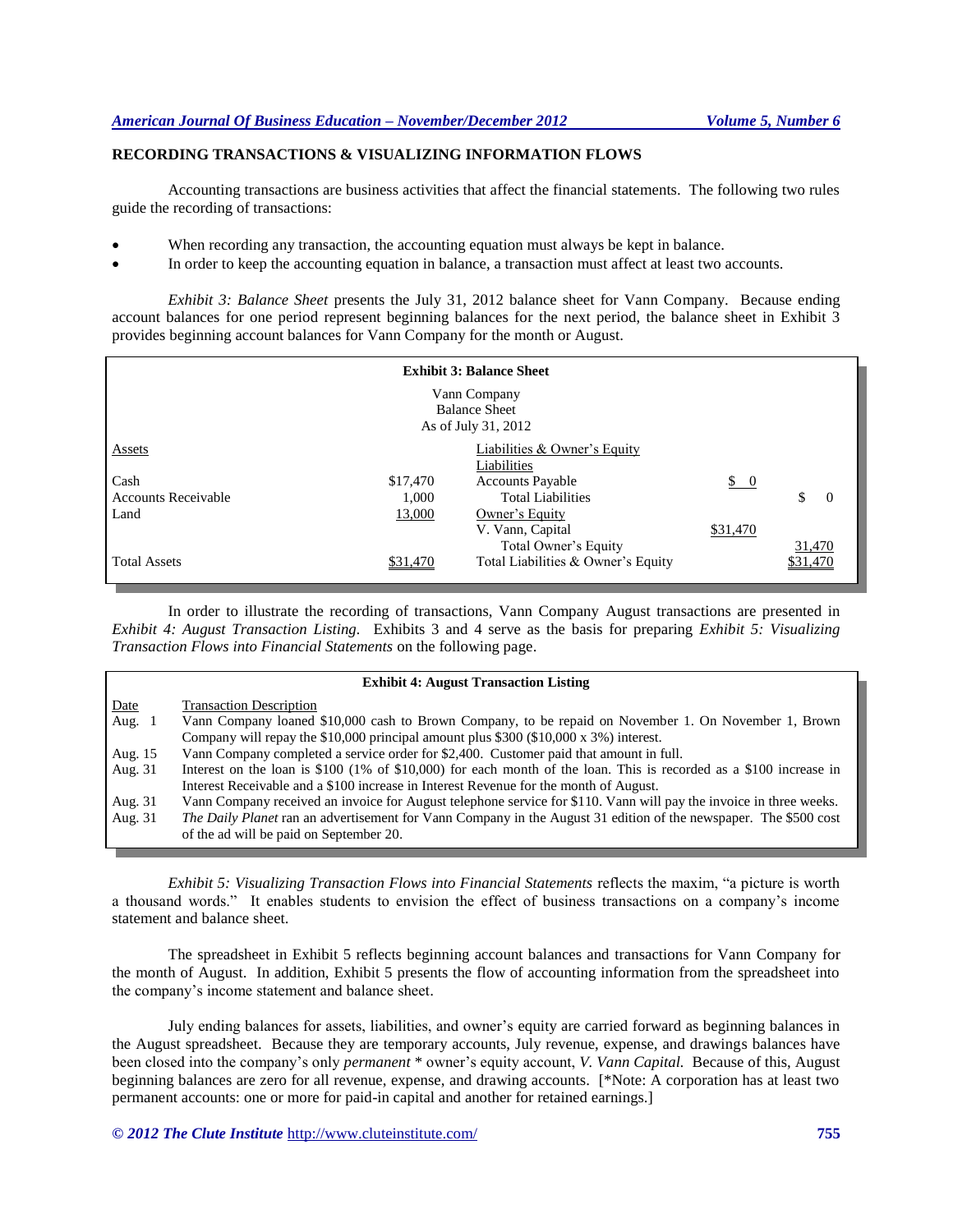#### *American Journal Of Business Education – November/December 2012 Volume 5, Number 6*

#### **Exhibit 5: Visualizing Transaction Flows into Financial Statements**

|                                                                                                                     |                       | <b>Assets</b>                                           |                                                                                                                                                       |                        |                           | $=$                             | <b>Liabilities</b> $+$     |                                                                                        | <b>Owner's Equity</b>                                        |                      |                         |                    |                    |
|---------------------------------------------------------------------------------------------------------------------|-----------------------|---------------------------------------------------------|-------------------------------------------------------------------------------------------------------------------------------------------------------|------------------------|---------------------------|---------------------------------|----------------------------|----------------------------------------------------------------------------------------|--------------------------------------------------------------|----------------------|-------------------------|--------------------|--------------------|
| Date                                                                                                                | Cash                  | Accounts<br>Receivable                                  | Loans<br>Receivable                                                                                                                                   | Interest<br>Receivable | Land                      |                                 | <b>Accounts</b><br>Payable | V. Vann<br>Capital                                                                     | V.Vann<br>Drawings                                           | Service<br>Revenue   | Interest<br>Revenue     | Advert.<br>Expense | Teleph.<br>Expense |
| Beginning<br>Balance                                                                                                | $+17,470$             | $+1,000$                                                | $\theta$                                                                                                                                              | $\mathbf{0}$           | $+13,000$                 | $\equiv$                        | $\overline{0}$             | $+31,470$                                                                              |                                                              |                      |                         |                    |                    |
| 8/01<br>8/15<br>8/31<br>8/31<br>8/31                                                                                | $-10,000$<br>$+2,400$ |                                                         | $+10,000$                                                                                                                                             | $+100$                 |                           | $=$<br>$=$<br>$=$<br>$=$<br>$=$ | $+110$<br>$+500$           |                                                                                        |                                                              | $+2,400$             | $+100$                  | $-500$             | $-110$             |
| Ending Bal.                                                                                                         | 9,870                 | 1,000                                                   | 10,000                                                                                                                                                | 100                    | 13,000                    | $\equiv$                        | $\underline{610}$          | 31,470                                                                                 | $\underline{0}$                                              | $+2,400$             | $+100$                  | $-500$             | $-110$             |
| Vann Company<br><b>Balance Sheet</b><br>As of August 31, 2012                                                       |                       |                                                         |                                                                                                                                                       |                        |                           |                                 |                            | for the Month Ended August 31, 2012                                                    | Vann Company<br>Income Statement:                            |                      |                         |                    |                    |
| Assets                                                                                                              |                       |                                                         | Liabilities & Owner's Equity                                                                                                                          |                        |                           |                                 |                            | Revenues<br>Service Revenue                                                            |                                                              | $$2,400 \rightarrow$ |                         |                    |                    |
| Cash<br><b>Accounts Receivable</b><br>Loans Receivable<br><b>Interest Receivable</b><br>Land<br><b>Total Assets</b> |                       | \$9,870<br>1,000<br>10,000<br>100<br>13,000<br>\$33,970 | Liabilities<br><b>Accounts Payable</b><br><b>Total Liabilities</b><br>Owner's Equity<br>V. Vann, Capital<br>Total O.Equity<br>Total Liab. & O. Equity | \$610<br>\$33,360      | 610<br>33,360<br>\$33,970 |                                 |                            | <b>Interest Revenue</b><br>Expenses<br><b>Advertising Expense</b><br>Telephone Expense | <b>Total Revenues</b><br><b>Total Expenses</b><br>Net Income | 100<br>\$ 500<br>110 | 2,500<br>610<br>\$1,890 |                    |                    |

#### **Vann Company – August, 2012**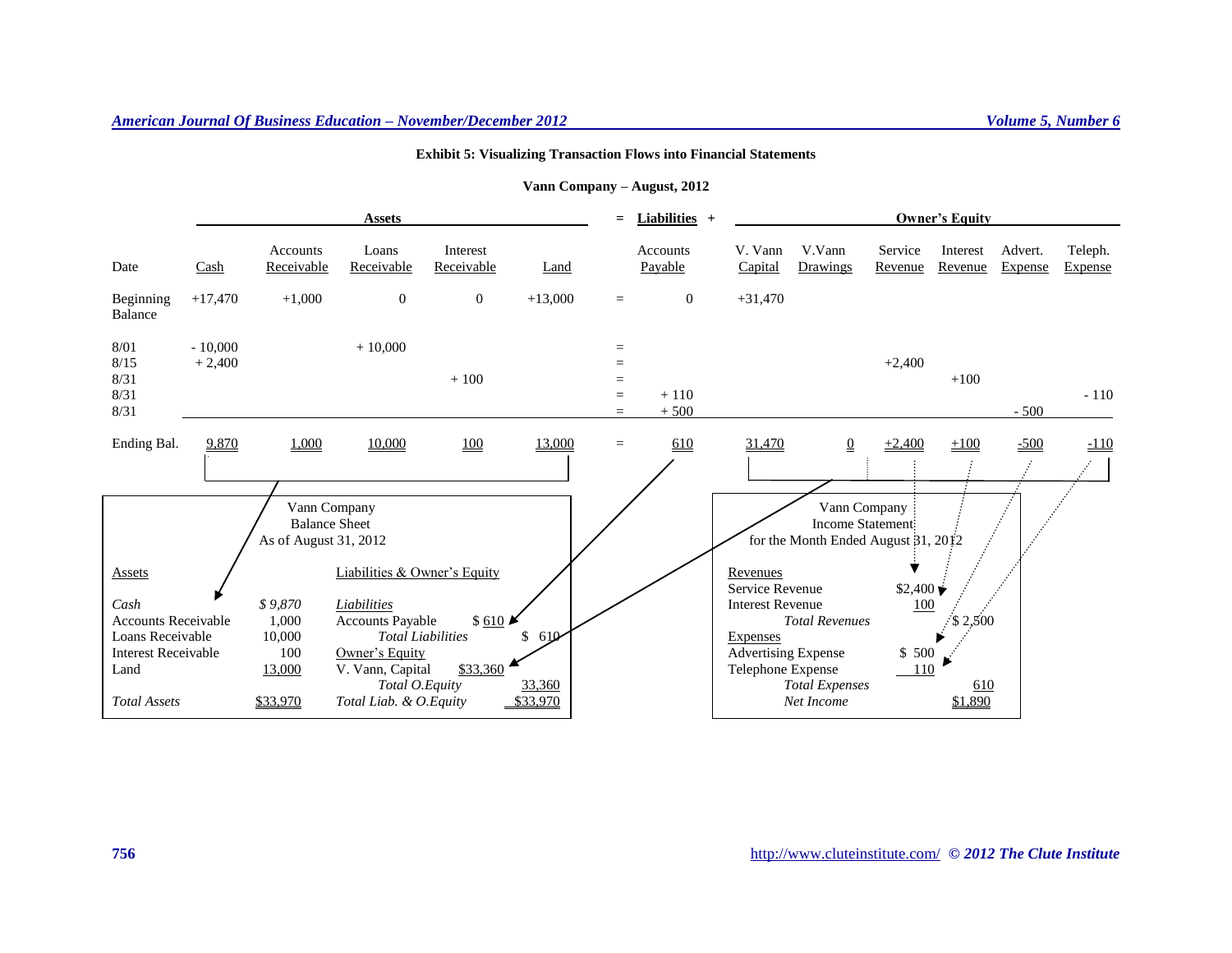## **AUTHOR INFORMATION**

**Daniel J. Jones**, CPA, MBA, is an Assistant Professor of Accounting at Assumption College, USA. He teaches financial accounting, cost accounting, and personal finance courses. E-mail: [dajones@assumption.edu](mailto:dajones@assumption.edu)